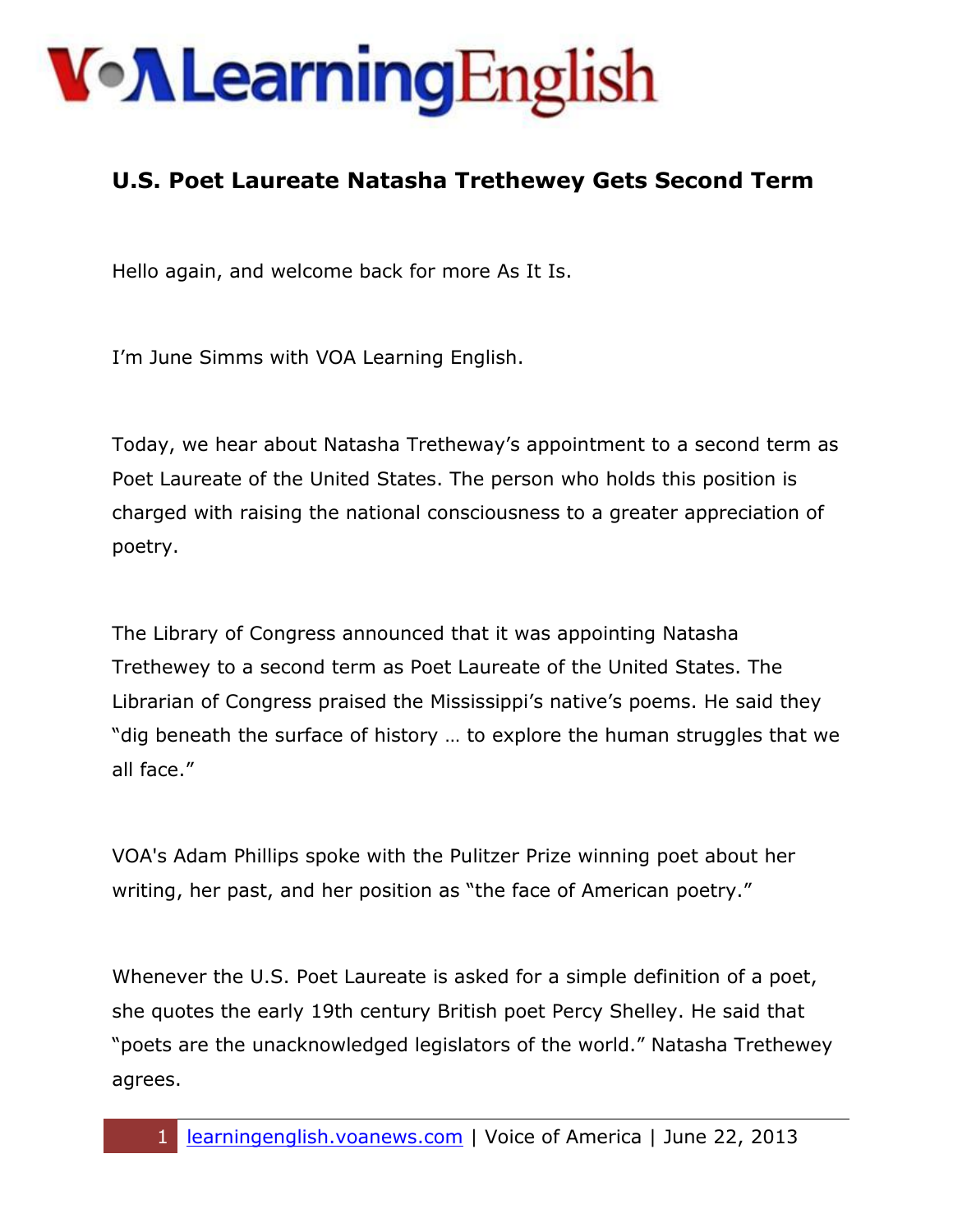"I think that poems legislate the world for us because they not only reckon with the past, with our history as human beings, but they also help us to envision and imagine the better worlds that we are every day working to build. Poetry can do that for us."

The nation's 19th Poet Laureate was born to a white father and a black mother in Mississippi in 1966. At that time, inter-racial marriage was still against the law. Her poetry often explores the way her personal history and that troubled period of American history reflect each other.

She explores ideas about racial difference in her poem "Knowledge." It was based on a Victorian drawing that shows several white male doctors performing an autopsy on a young woman who had drowned. But it also contains a line written by her father, who is also a poet.

…. In the drawing this is only the first cut,

a delicate wounding: and yet how easily the anatomist's blade opens a place in me,

like a curtain drawn upon a room in which each learned man is my father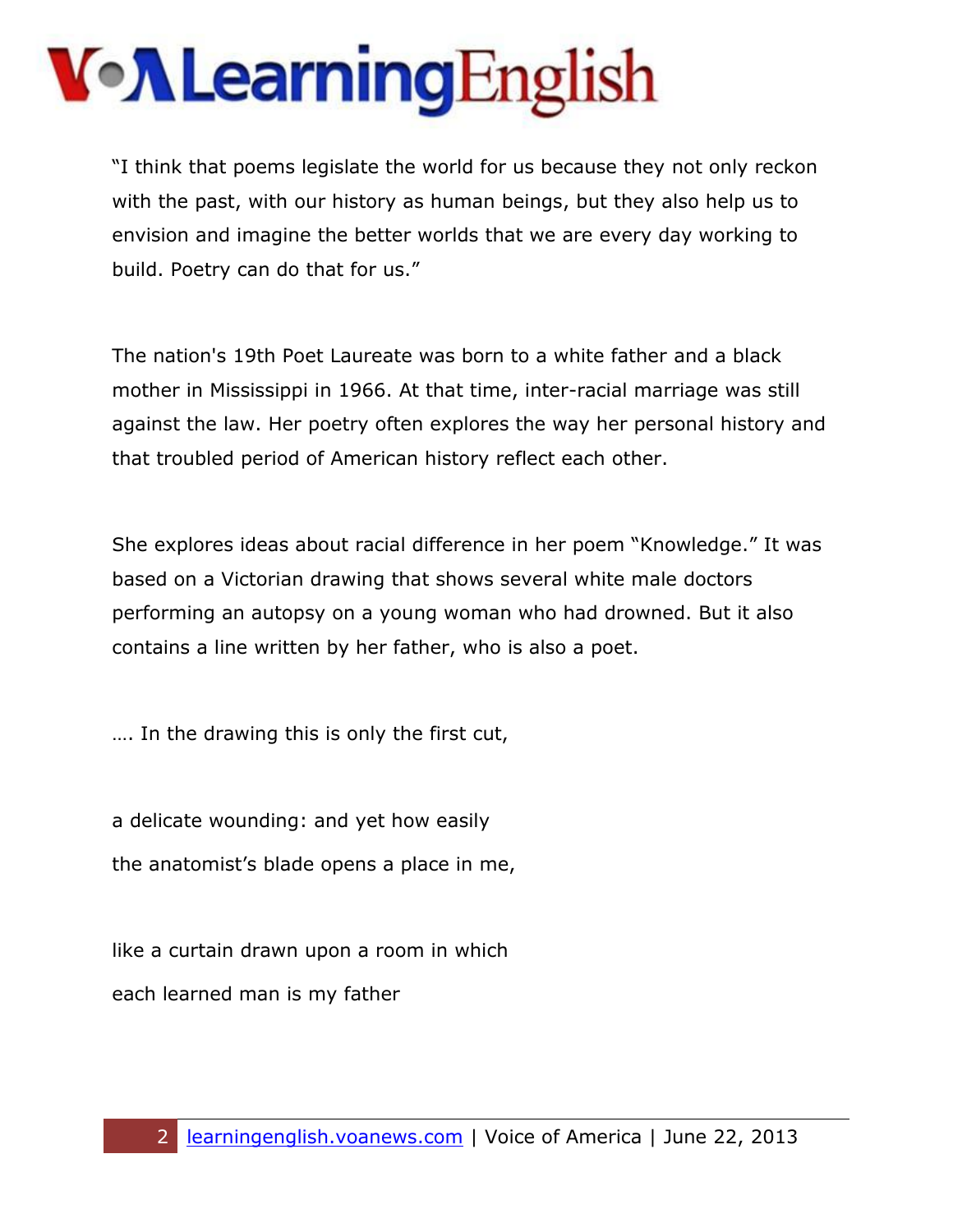# VollearningEnglish

and I hear, again, his words - I study my crossbreed child - misnomer

and taxonomy, the language of zoology. Here, he is all of them: the preoccupied man -

an artist, collector of experience, the skeptic angling his head, his thoughts tilting toward what I cannot know;…

Trethewey says that when she hears her father read the line "I study my crossbreed child," she feels like an object on display. This, she says, is partly because of the word 'study.'

"I felt that I was sort of being examined under a microscope or looked at in a sort of scientific sort of way by a distant lens. But also because of the word 'crossbreed.' Because of course, in the (English) language, human beings can't be 'crossbreds.' So the word itself implies something of animal husbandry."

During her younger years, Natasha Trethewey wrote only fiction, not poetry. But that changed after her mother was murdered by an abusive second husband in 1985. Trethewey was 19 years old at the time.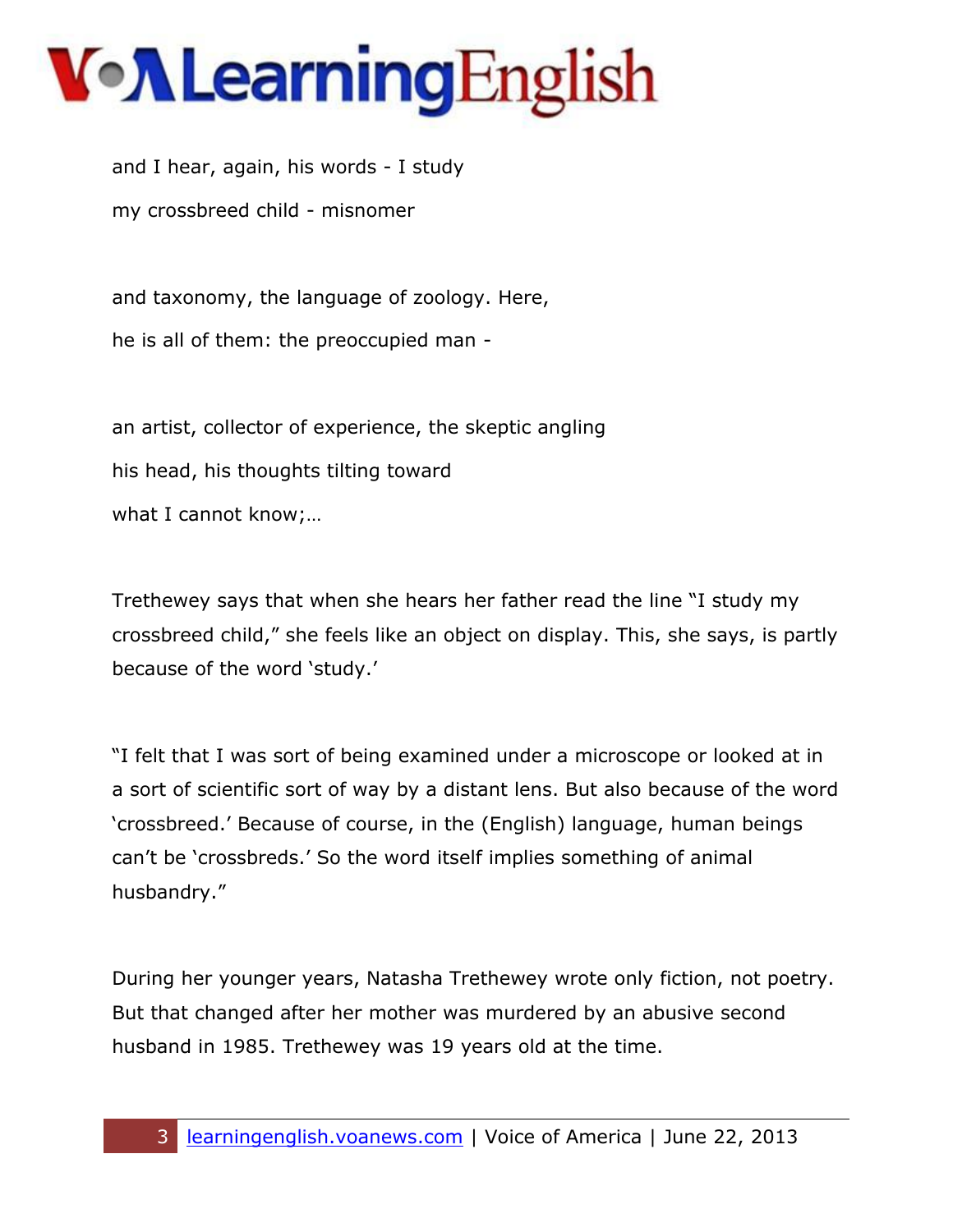"It seemed to me that poetry was the only way to reckon with that loss and what I was feeling."

The poem "What is Evidence" is from "Native Guard," the collection of Trethewey's poems that earned her the 2007 Pulitzer Prize. It brings to mind images of the abuse her mother suffered before she was killed.

Not the fleeting bruises she'd cover with makeup, a dark patch as if imprint of a scope she'd pressed her eye too close to, looking for a way out, nor the quiver in the voice she'd steady, leaning/ into a pot of bones on the stove …

… Only the landscape of her body - splintered clavicle, pierced temporal - her thin bones settling a bit each day, the way all things do.

The Poet Laureate understands that many Americans think of poetry as overly complex, unclear, and self-involved. Growing up, she says, she did too.

"I couldn't enter the world of the poem and find myself inside of it. But then there was a particular poem that spoke to me at some point in my life and I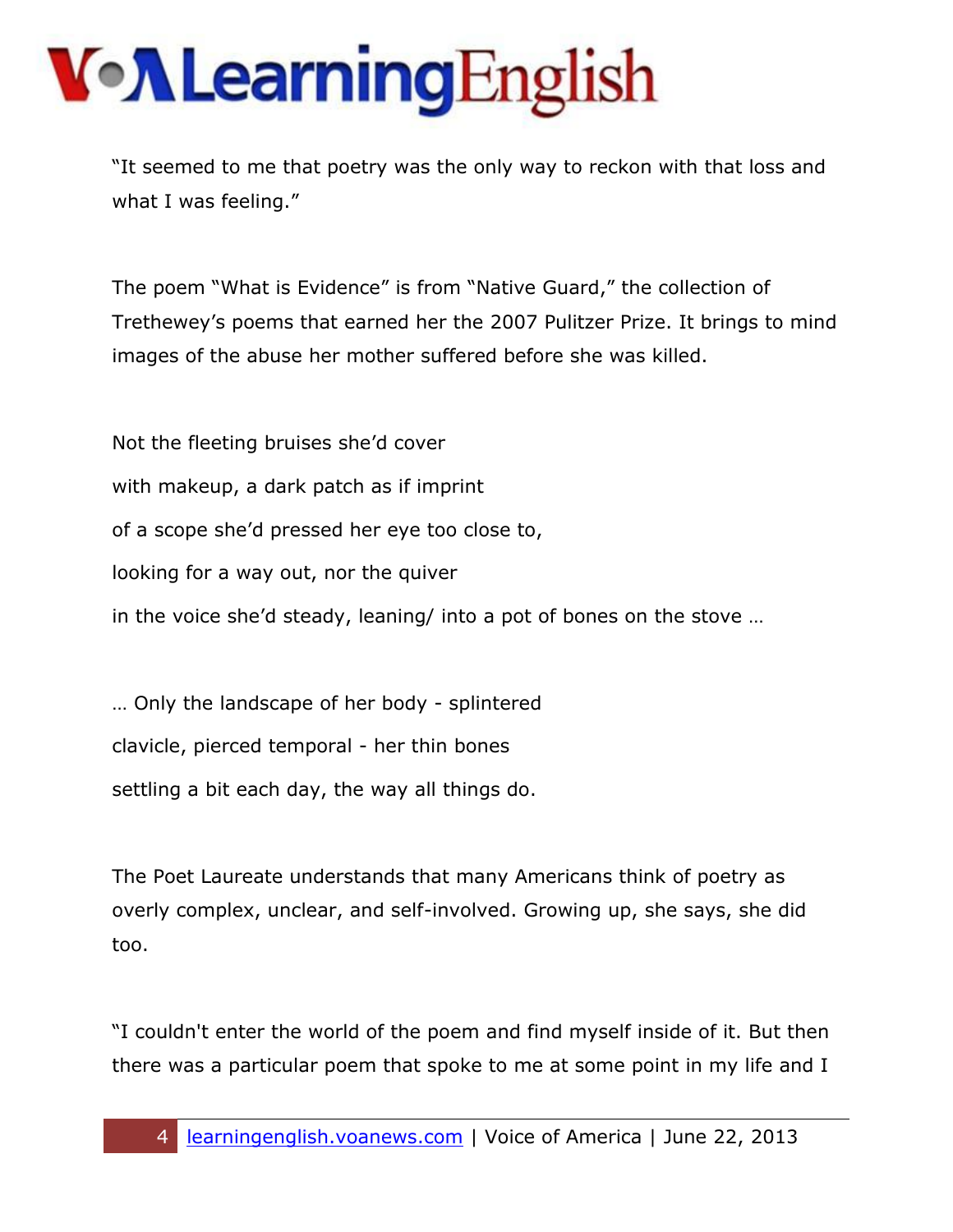realized it was just about finding the right poems."

For Trethewey, the "right poem" was W.H. Auden's "Musee des Beaux Arts."

Auden talks about the way grief is so overpowering for mourners, while the world moves on without thought to the tragedy.

But Trethewey says everyone must find their own "right poem."

"What poem is going to move you may not be the same one that moves me, but I am convinced that there is something out there for all of us that can make us love poetry. Sometimes we can read a poem about something that is nothing like anything we've experienced. And yet in there, the emotional strength of the poem is what connects us…the place of empathy."

Natasha Trethewey is the first Poet Laureate in almost 30 years to spend part of her term working out of the Poets Room. This is a richly decorated office within the Library of Congress' Poetry and Literature Center in Washington, D.C. Trethewey says she has been stirred by the beauty of the Library as a people's house of knowledge. And she enjoys having a chance to persuade others to discover the magic and the mystery of poetry.

That's all for As It Is, I'm June Simms in Washington. Thanks for spending time with us today. For questions or comments about our show, email us at